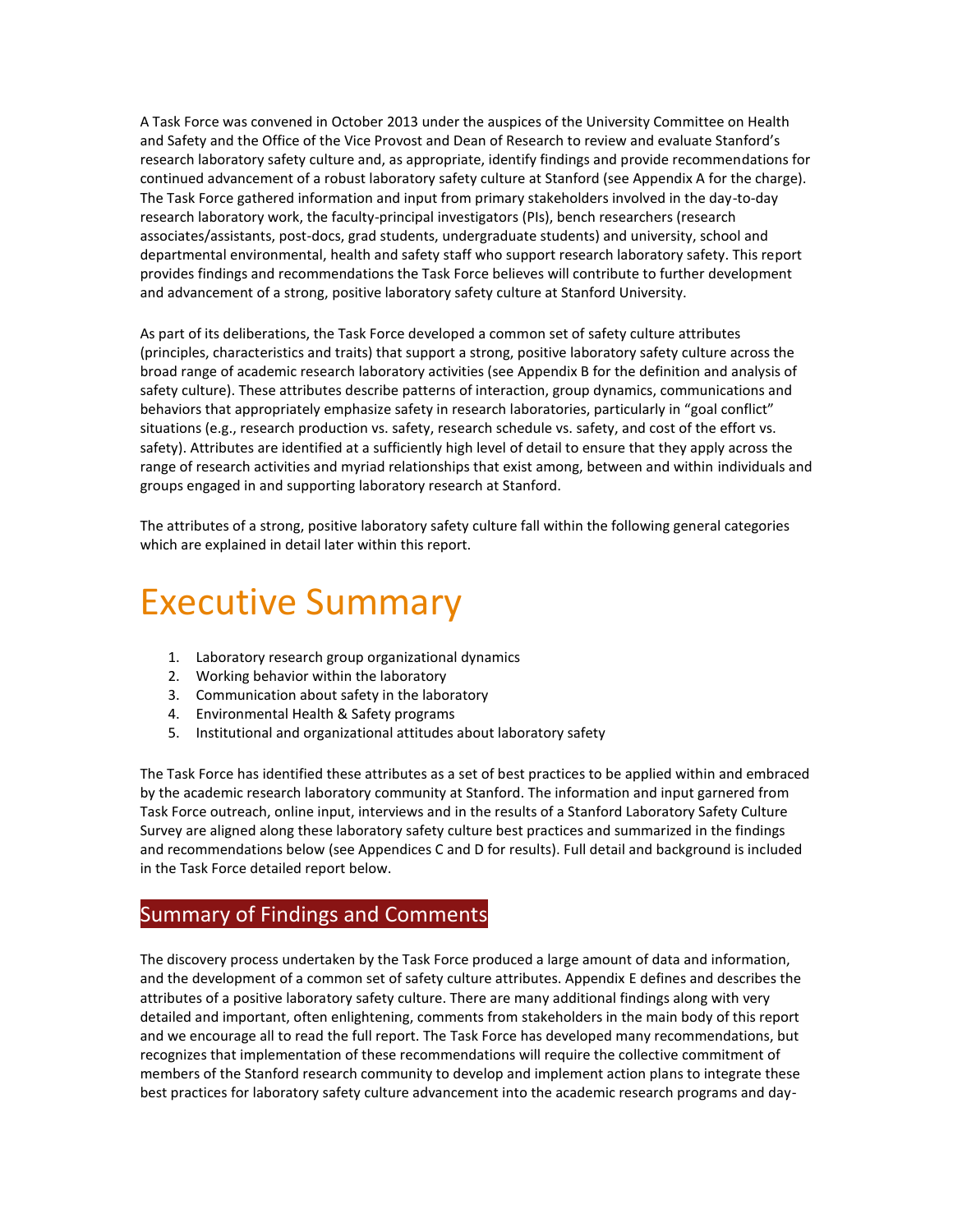to-day bench research work at Stanford (see Appendix F for a description of Stanford's commitment to safety).

Thus, an initial over-arching recommendation is to have the Dean of Research Office and EH&S, in consultation with the University Committee on Health and Safety and other stakeholder representative groups, lead an effort to develop strategy and implement plans incorporating these findings and recommendations, and set priorities and measurable goals to enable changes that advance Stanford's culture of safety to the level of excellence expected in all Stanford activities. This undoubtedly will require significant resources and action plans with multi-year and ongoing initiatives, but will be a necessary first step in the follow-up process.

#### Laboratory research group organizational dynamics

A number of research groups at Stanford maintain a safety-conscious research environment, but this is not universally true.

Stanford research groups do not function within a single laboratory safety culture; safety culture is local and varies group-by-group, laboratory-by-laboratory, and building-by-building. Laboratory safety must be embraced as a core element in the responsible conduct of research, which is central to the academic research mission at Stanford.

Faculty-principal investigators (PIs) set the tone for safety for the laboratory group; bench researchers look to and take their lead from PIs regarding prioritization for safety within the laboratory. Many PIs, especially senior faculty, are not regularly in their laboratories and they often no longer do bench research. So PIs can't practically be the day-to-day enforcer of laboratory safety practices. That is often left to the laboratory researchers' own responsibility, or to a PI designate such as a laboratory manager. But PIs can and must provide the base expectations, procedures and accountability for safety in the laboratory by all laboratory researchers.

The majority of academic researchers are students and post-doctoral fellows who are relatively young and still completing their educational development under the faculty/PI advisor. As such, these individuals are dependent on the PI for their development and advancement and there is concern over their future if their view varies from their PI. New PIs and postdoctoral fellows represent particularly vulnerable groups as they often have little or no laboratory management training and are under intense pressure to produce research outcomes. New PIs are not systematically trained on how to start or manage a laboratory, or how to build safe practices into their research programs.

Based on the survey results, important differences of opinions and perceptions regarding safety within Stanford research laboratories exist between PIs and bench researchers in laboratories. Nearly 30% of researchers disagreed with the statement "In our lab, safety is the highest priority" compared to <5% of PIs.

PIs often assign responsibility for safety to others in the research group from a laboratory manager to a new graduate student; outcomes are variable depending on clarity and PI support of the laboratory safety coordinator role. Sometimes serious mistakes in the laboratory are made, but there are no tangible consequences for researcher or PI. As a result, there are variations in disciplinary practices among research groups. There are no penalties for unsafe practices in some laboratories while others have revoked laboratory membership arguing "the science can't be trusted if safety is compromised." This raises the need for establishment of clear expectations and responsibilities within research laboratory participants.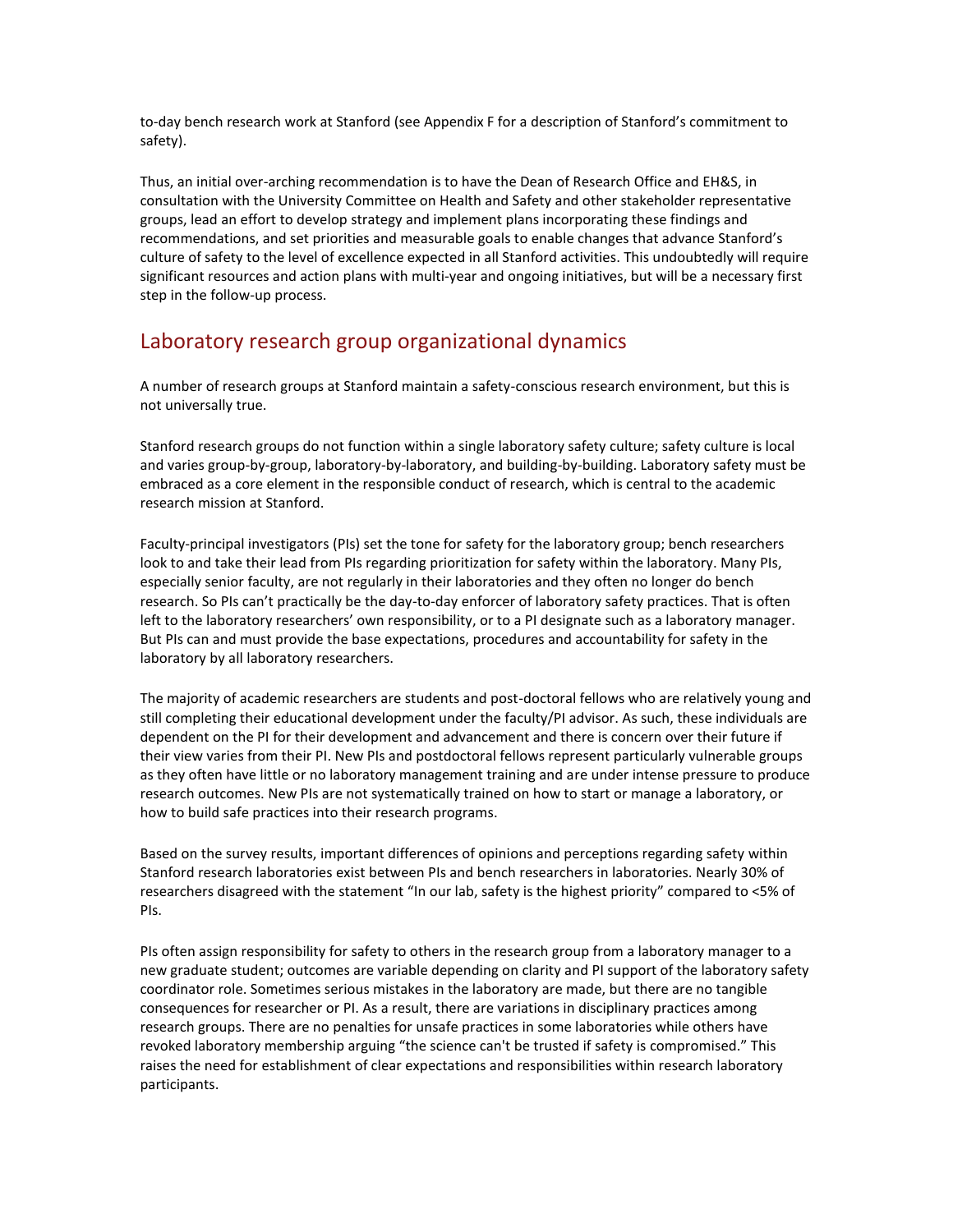## Working behavior within the laboratory

Turnover of researchers (post-docs, grad students) at universities is very high, much higher than in industry. 60-80% of laboratory researchers change over a four to five year period.

New procedures and experiments are devised continually by laboratory researchers and it is rare that PIs are aware of every procedure carried out in their laboratories.

Risk assessment and hazard analysis of experimental procedures are not always conducted in academic laboratory research. More than 20% of researchers in the survey do not agree with the statement that they review risks and safety procedures prior to starting new research procedures.

In some laboratories, compliance with regulations and the wearing of personal protective equipment (PPE) is seen as integral to safety; in other laboratories, there is wide variation regarding use of appropriate PPE.

Particular groups are especially at-risk, including 'volunteer' high school and undergraduate students, short-term undergraduate researchers, visiting scholars, rotating graduate students, and scientists from other laboratories working for short periods to learn techniques or to perform specific experiments. Also vulnerable are non-scientific staff members who enter laboratories, custodial and service support workers, and non-Stanford vendors.

Newer, open laboratories create safety challenges with the placement of researchers' desk areas adjacent to or within operational laboratory spaces, as well as lack of good communication within laboratory groups or across different laboratory groups in open laboratories. All researchers (post-docs, grad and undergrad students) in Stanford laboratories are here to continue and advance their education and training; however, they may not have the necessary expertise and knowledge to identify or fully understand the hazards and risks associated with advanced laboratory research. A strong, proactive laboratory safety culture will aid in the development of the necessary knowledge and skills to work safely in the laboratory, and better prepare Stanford researchers for their ensuing professional careers.

All researchers (post-docs, grad and undergrad students) in Stanford laboratories are here to continue and advance their education and training; however, they may not have the necessary expertise and knowledge to identify or fully understand the hazards and risks associated with advanced laboratory research. A strong, proactive laboratory safety culture will aid in the development of the necessary knowledge and skills to work safely in the laboratory, and better prepare Stanford researchers for their ensuing professional careers.

Stanford PIs and laboratory researchers noted in the information provided that risk assessment and hazard analysis are important elements of the experimental design and review process for hazardous laboratory procedures. Effective training, guidance, assistance and periodic review of these practices will be needed.

Stanford needs to develop, implement and enforce a policy that new laboratory researchers cannot initiate research unless they have undergone a safety orientation, including a local research laboratory onboarding process that includes the laboratory PI's clear expectations, requirements and accountability regarding working safely within the research laboratories. The PI must ensure that these policies are communicated to and reinforced with all incoming researchers in their research groups.

For short-term transient scientists and/or untrained personnel, school and departmental mechanisms must be developed to assure such researchers are properly trained and approved to work in research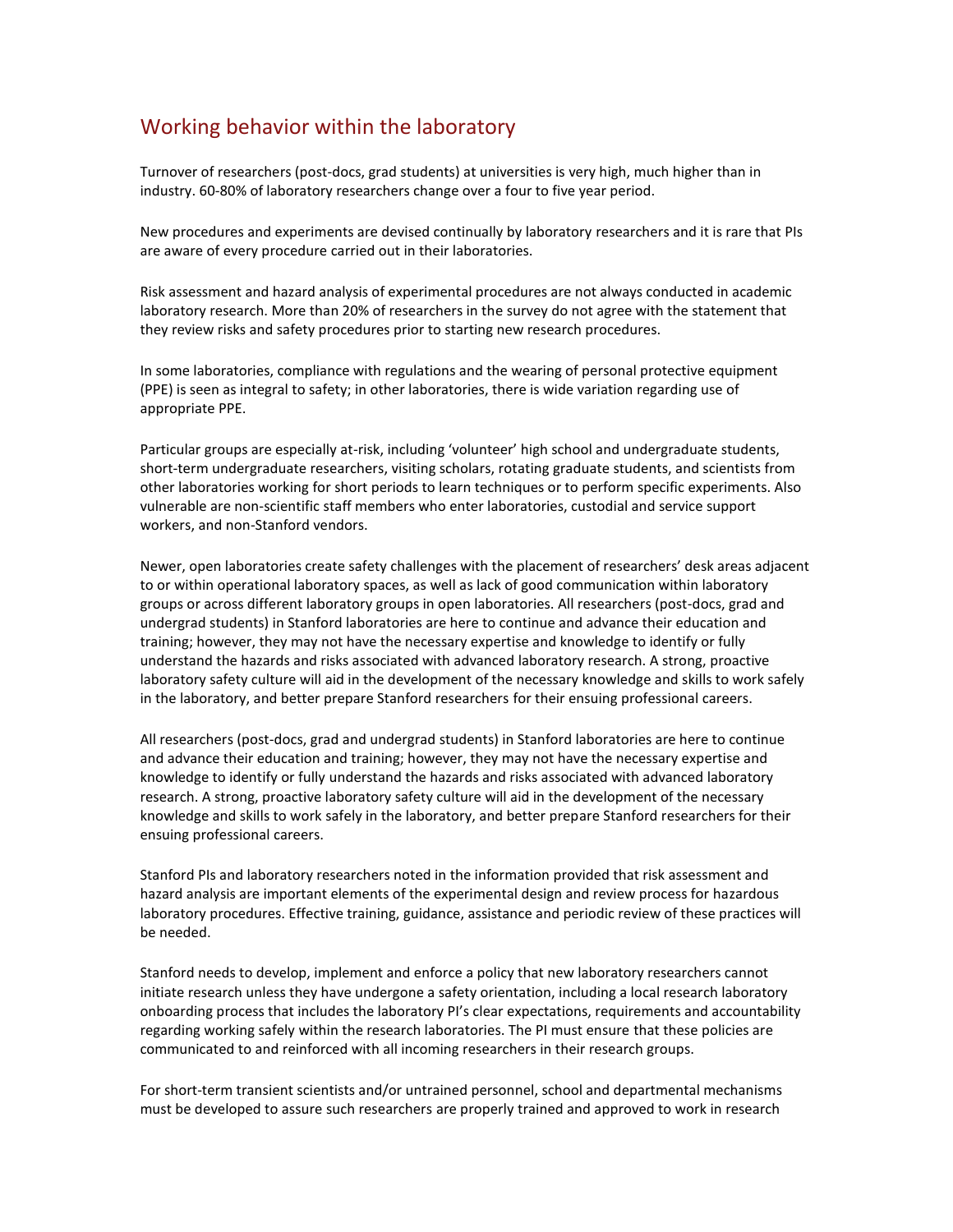laboratories on campus, and that volunteers in laboratories are not allowed, except through specifically designated school approved and supported programs.

Every research group must have a designated laboratory safety coordinator (preferably a relatively senior and experienced researcher if possible). The PI must provide a clear role, responsibility and commensurate authority to the laboratory safety coordinator.

EH&S and University Safety Partners (USPs) must develop or enhance programs for support of, and regular interaction with, laboratory safety coordinators.

EH&S, with input from PIs, USPs, and laboratory safety coordinators, must develop and institute a revised institutional Personal Protective Equipment (PPE) program that includes research and laboratory-specific risk-based requirements.

Regarding the at-risk groups: the inexperience of a group may be in part due to high turnover

#### Communication about safety within the laboratory

Poor communication about safety within and among all research stakeholders is a major underlying component of the safety comments observed or received by the Task Force. Clear, open and regular communication about safety within the laboratory is a critical component of a strong laboratory safety culture and should be an integral part of the research safety culture.

Laboratory safety coordinators and departmental safety contacts play an important role in communicating about and driving safety culture within the laboratory. There are examples of many excellent laboratory safety programs in place at Stanford, and these need to be captured and shared with other research groups. Ongoing education is important to developing the laboratory safety skills and knowledge for academic researchers. Online and classroom training is important to this effort but, based on this Task Force review, hands- on training in the laboratory by an experienced mentor is the most effective way to learn and retain laboratory safety information.

It was noted that the presence of health and safety professional staff in laboratories and at laboratory meetings may help identify safety problems before injuries occur, and may also improve communication between bench scientists and health and safety staff. PIs need to provide regular opportunity for and facilitate open communication and dialogue regarding safety with laboratory researchers. Safety communications must be a regular part of ALL laboratory group meetings.

#### *What is our most common problem? (Chemistry)*

Incident and near miss reports can be a valuable tool for experiential learning about laboratory safety. However, the data indicates such items not regularly reported, reviewed or disseminated at Stanford.

*NEAR MISS – New Report Form online submission and PDF to print and hand in.*

*Research Lab/Other EH&S Reporting – "Near Miss" Who? Who else was there? Who else does this researchers or other groups? Who is your supervisor? What happened? What else could have happened? Your comments: Other comments: Other ideas or reminders: Where did this happen? Where else could this happen? When did this happen? When else could this happen? Why did this happen? Why else could it happen? How else could this occur? How can it be prevented? How else can this be done safely?*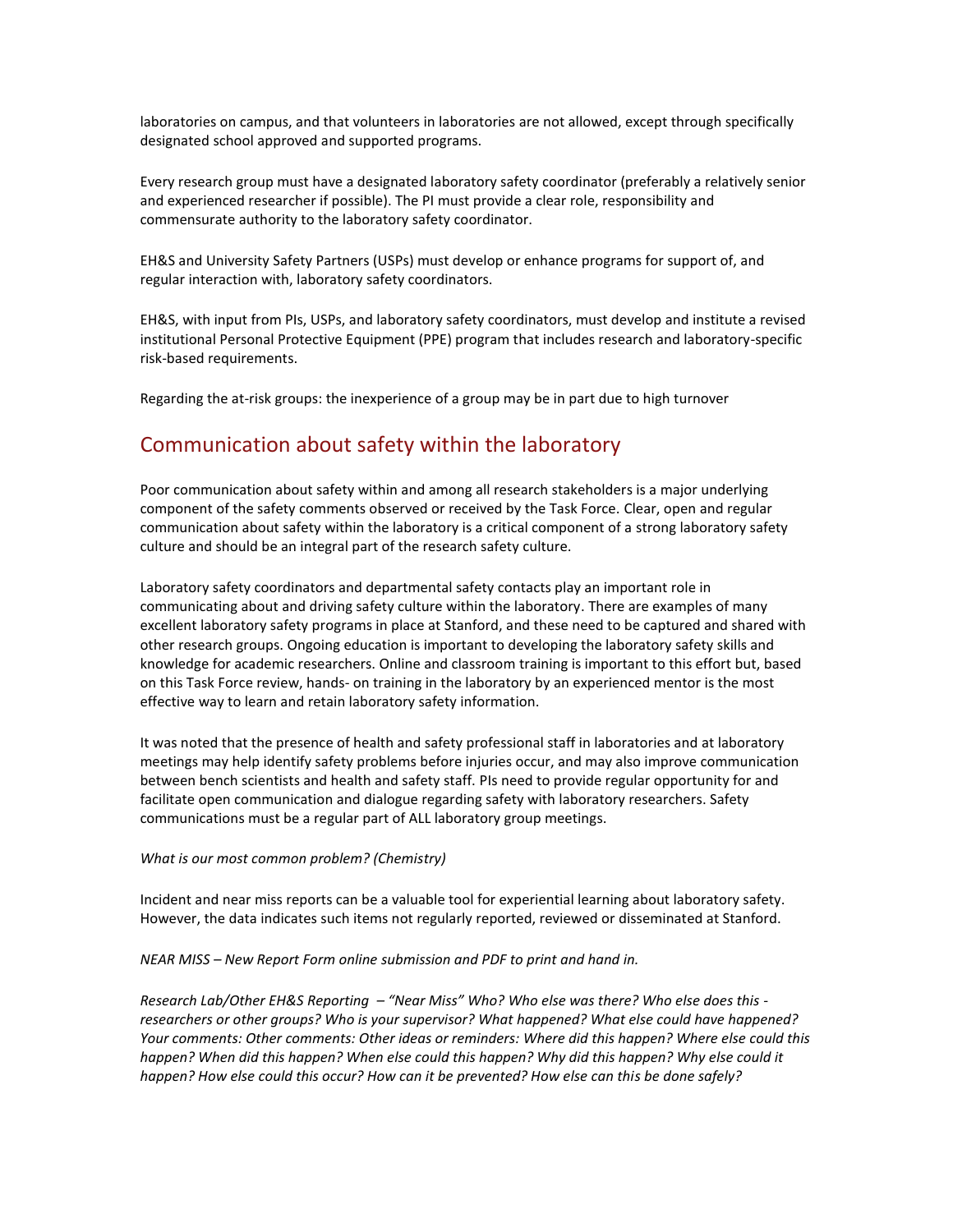EH&S needs to coordinate the identification of best practices in laboratory safety and create a mechanism whereby these best practices can be communicated, shared and implemented into the health and safety programs of laboratory research units. Individual departments and research groups must be encouraged to communicate best practices independent of any efforts of EH&S.

Outreach programs for PIs and all scientists must be developed and implemented. Training vehicles such as actor or simulation-based training and hands-on training on specific techniques are examples of effective training modules that could be developed.

Resources need to be provided to enable regular personal contact between health and safety staff and bench scientists.

EH&S must develop a process for non-punitive incident and near miss reporting as an integral component of Stanford's laboratory safety culture and safety information management program.

### Environmental Health & Safety programs

The EH&S website is in dire need of major updating and rebuilding. It was noted that the website is the repository of laboratory safety information and resources for the research laboratories and must be easily and readily accessible as well as cogent and current.

EH&S personnel must be able to better understand complex research processes and work collaboratively with laboratory researchers on Standard Operating Procedures (SOPs) for research experiments.

Some research groups at Stanford indicated they have experienced positive interactions and mutually supportive relationships between EH&S staff and researchers. These labs are noted to often have lab managers or researchers more involved in safety within the lab.

EH&S conducts regular safety audits but there is sometimes a lack of integrated and collaborative followup. Appropriately designed and conducted laboratory safety reviews can be a major leading indicator of potential incidents in a robust safety culture program.

EH&S and research laboratories will require financial and personnel resources to support, enhance and promote advancement of the culture of laboratory safety.

*What is missing from our safety inspections?*

#### Institutional and organizational attitudes about laboratory safety

Roles and responsibilities are not always clear to those in research laboratories. The relative roles and responsibilities of faculty/PIs, those working in the research labs and EH&S personnel should be clearly promoted.

Research laboratory safety begins with laboratory facility planning and design for safety. New open laboratory designs place researcher work desks immediately adjacent to bench tops where research with potentially hazardous materials is being conducted. Simple facility and building items such as washing machines for laboratory coats, showers, better-designed emergency wash stations, and hand-less door opening devices are examples of measures suggested by bench researchers during our outreach.